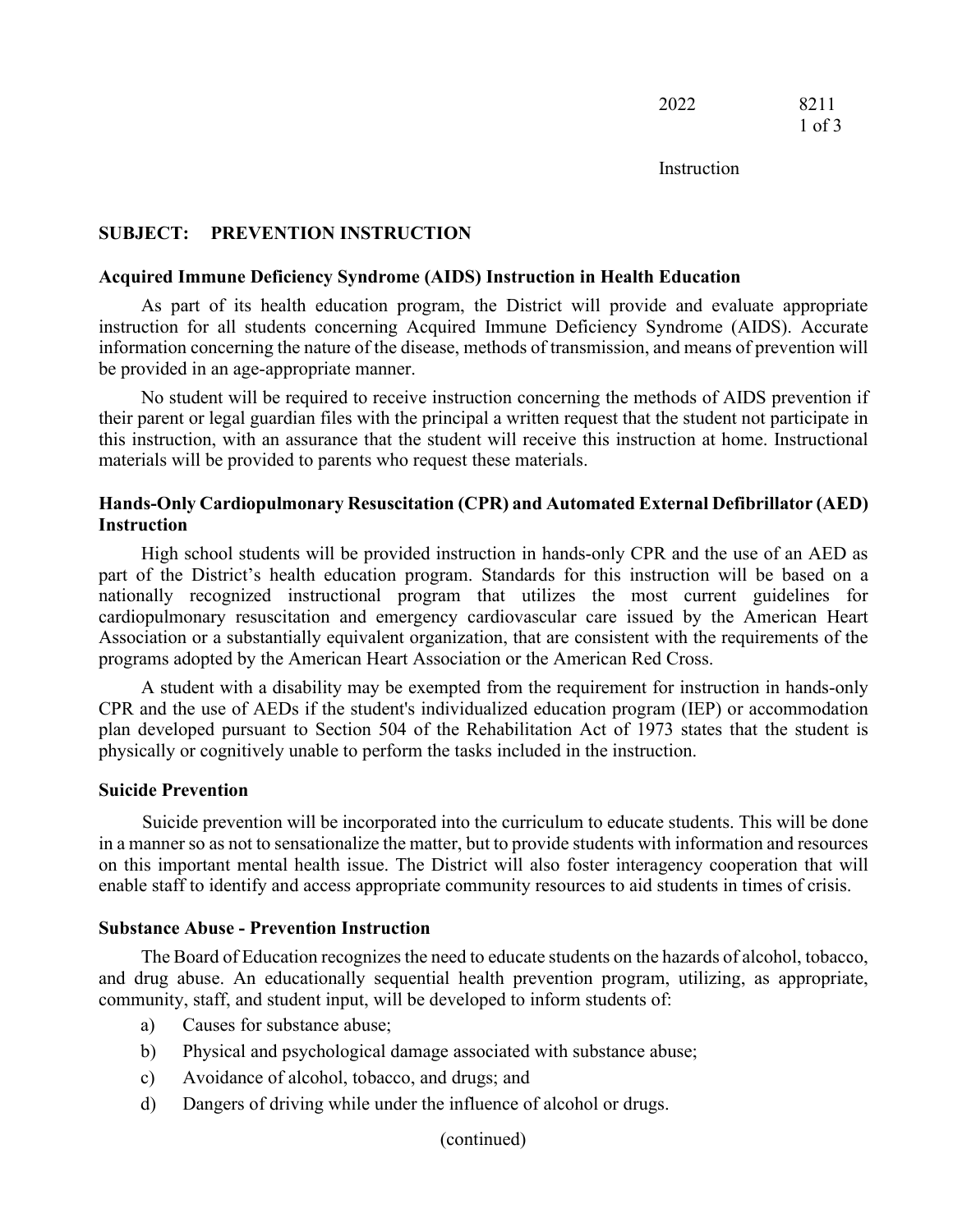| 2022 | 8211       |
|------|------------|
|      | $2$ of $3$ |

Instruction

# **SUBJECT: PREVENTION INSTRUCTION (Cont'd.)**

#### **Conservation of Natural Resources**

Instruction relating to the conservation of the natural resources of New York State will be provided in accordance with law and regulation.

# **Fire and Arson Prevention/Injury Prevention/Life Safety Education**

The Board of Education directs the administration to provide instruction in fire and arson prevention, injury prevention and life safety education relating to protection against injury or death and property loss or damage as a result of criminally initiated or other preventable fire.

#### **Safety and Accident Prevention in the Schools**

Instruction in courses in technology education, science, home and career skills, health and safety, physical education, and art will include and emphasize safety and accident prevention.

Safety instruction will precede the use of materials and equipment by students in in relevant courses. Instructors will teach and enforce all safety procedures relating to the particular courses.

The practice of safety will be considered an integral part of a well-rounded education. A wellrounded education contributes to student success. The District will strive to provide students with an education that will enable them to achieve and maintain a safe life.

## **Emergency Planning**

The District will maintain updated plans and operating procedures to be followed in the event of natural or manmade disasters or enemy attack. Students will be provided instruction to respond effectively in emergency situations.

#### **Instruction on Prevention of Child Sexual Exploitation and Child Sexual Abuse**

All students in grades K-8 will receive practical and age-appropriate instruction on how to recognize the warning signs of child sexual abuse and exploitation and how to find help. Parents and guardians will be offered information on how to recognize these warning signs and where to find resources to support individuals who have experienced sexual abuse

For purposes of developing these courses of study, the Board of Education may establish local advisory councils or utilize the school-based shared decision making and planning committee established under the Commissioner's regulations to make recommendations concerning the content and implementation of these courses. Alternatively, the District may utilize courses of instruction developed by consortia of school districts, boards of cooperative educational services, other school districts, or any other public or private agency. The advisory council will consist of, but not be limited to, parents, school board members, appropriate school personnel, business and community representatives, and law enforcement personnel having experience in the prevention of child sexual abuse.

(continued)